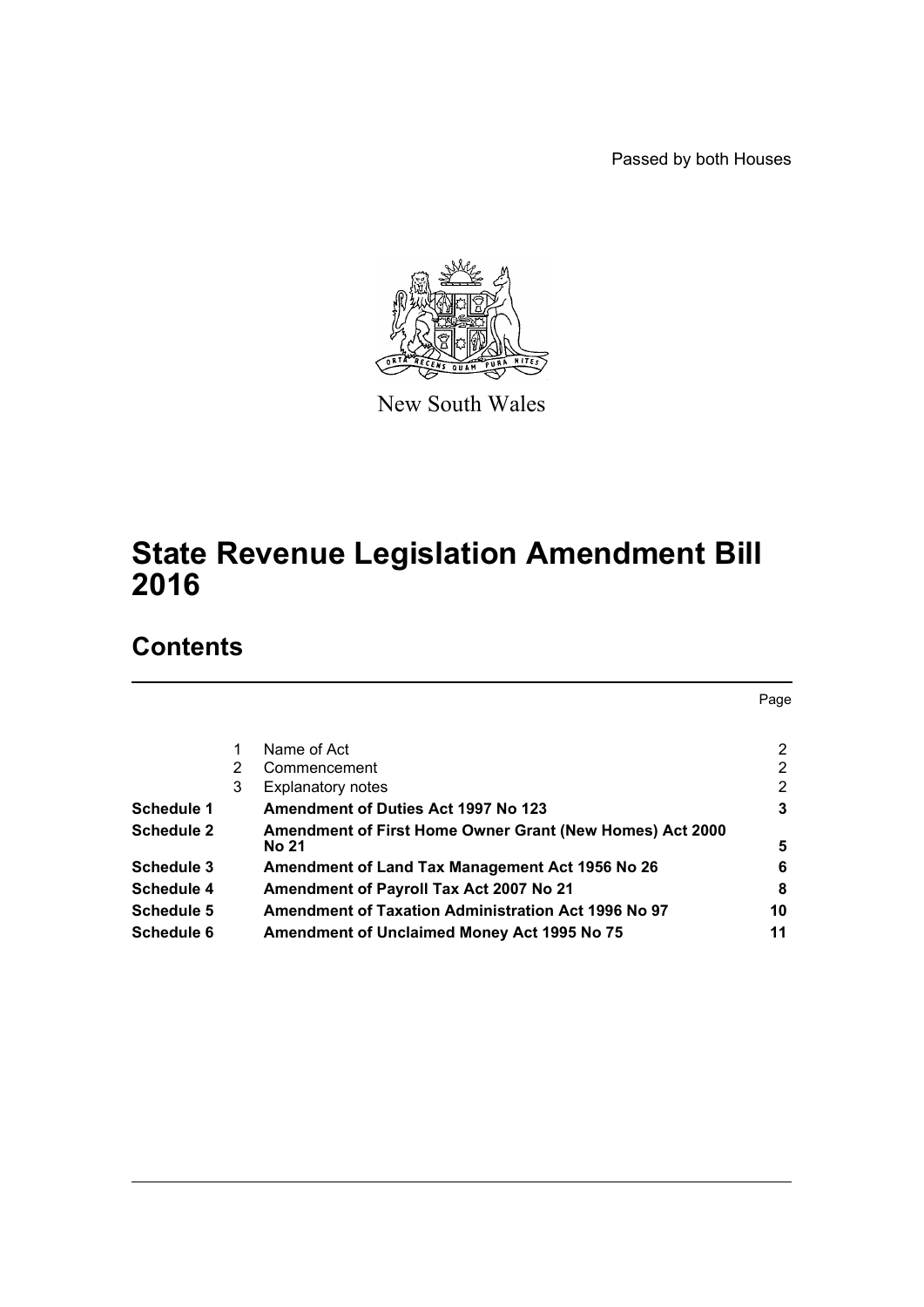*I certify that this public bill, which originated in the Legislative Assembly, has finally passed the Legislative Council and the Legislative Assembly of New South Wales.*

> *Clerk of the Legislative Assembly. Legislative Assembly, Sydney,* , 2016



New South Wales

# **State Revenue Legislation Amendment Bill 2016**

Act No , 2016

An Act to make miscellaneous changes to certain State revenue legislation.

*I have examined this bill and find it to correspond in all respects with the bill as finally passed by both Houses.*

*Assistant Speaker of the Legislative Assembly.*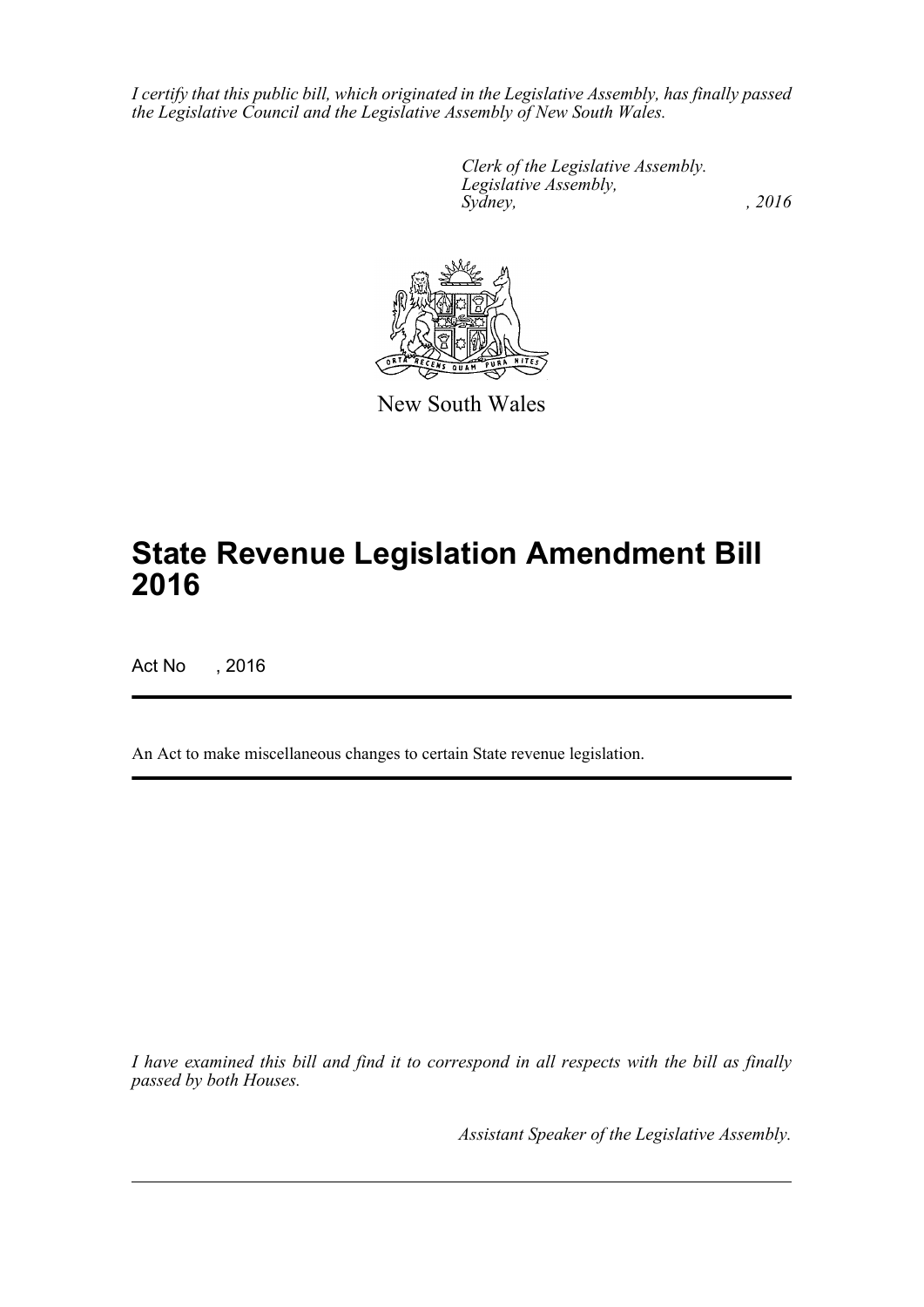State Revenue Legislation Amendment Bill 2016 [NSW]

### <span id="page-2-0"></span>**The Legislature of New South Wales enacts:**

### **1 Name of Act**

This Act is the *State Revenue Legislation Amendment Act 2016*.

## <span id="page-2-1"></span>**2 Commencement**

- (1) This Act commences on the date of assent to this Act, except as provided by subsections (2) and (3).
- (2) Schedule 1 (other than Schedule 1 [1]) is taken to have commenced on the day on which the Bill for this Act was first introduced into Parliament.
- (3) Schedules 1 [1] and 2 commence, or are taken to have commenced, on 1 July 2016.

## <span id="page-2-2"></span>**3 Explanatory notes**

The matter appearing under the heading "Explanatory note" in any of the Schedules does not form part of this Act.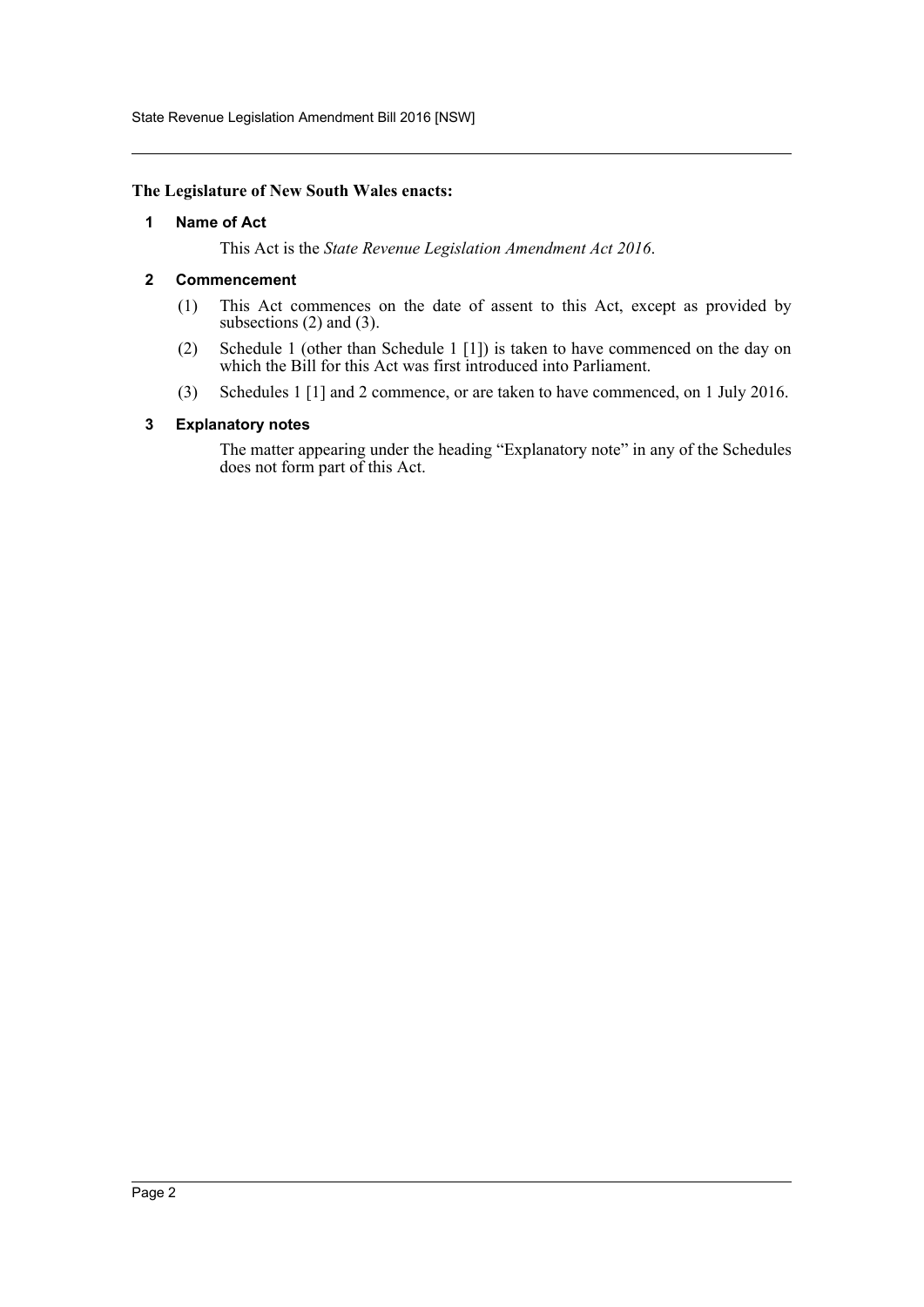## <span id="page-3-0"></span>**Schedule 1 Amendment of Duties Act 1997 No 123**

## **[1] Section 80A Definitions**

Omit the definition of *substantially renovated home*. Insert instead:

*substantially renovated home* has the same meaning as in the *First Home Owner Grant (New Homes) Act 2000*.

## **[2] Chapter 11, heading**

Omit "**from duty**". Insert instead "**and concessions**".

## **[3] Section 273A Definitions**

Omit section 273A (2). Insert instead:

- (2) A reference in this Part to anything done by or held by a unit trust scheme (including any voting control held by a unit trust scheme):
	- (a) is a reference to anything done by or held by a trustee of the unit trust scheme as trustee of that unit trust scheme, and
	- (b) in the case of a unit trust scheme that is a managed investment scheme includes a reference to anything done by or held by a custodian of the trustee of the managed investment scheme as custodian of the trustee of that scheme.

## **[4] Section 273BA**

Insert after section 273B:

#### **273BA Concession for agreements connected to corporate consolidation transactions**

- (1) Duty chargeable under this Act on an agreement for the sale or transfer of securities is to be reduced if the Chief Commissioner is satisfied that any transfer to which the agreement applies is a corporate consolidation transaction.
- (2) The dutiable value of the agreement is, for the purposes of charging duty under this Act, to be reduced by the dutiable value of the transfer that the Chief Commissioner is satisfied is a corporate consolidation transaction.
- (3) Section 273 does not apply to the agreement.

## **[5] Section 273D Corporate consolidation transaction**

Omit "dutiable transaction or an acquisition of an interest in a landholder (within the meaning of Chapter 4)" from section  $273D(1)$ .

Insert instead "transfer, or an acquisition of an interest in a landholder (within the meaning of Chapter 4),".

## **[6] Section 273D (1) (b)**

Omit the paragraph. Insert instead:

(b) is any of the following:

(i) a transfer of securities of the affected corporation to, or an acquisition of those securities by, the head corporation for which the only consideration given by the head corporation is the issue or transfer of its securities to the person from whom the affected corporation's securities were transferred or acquired,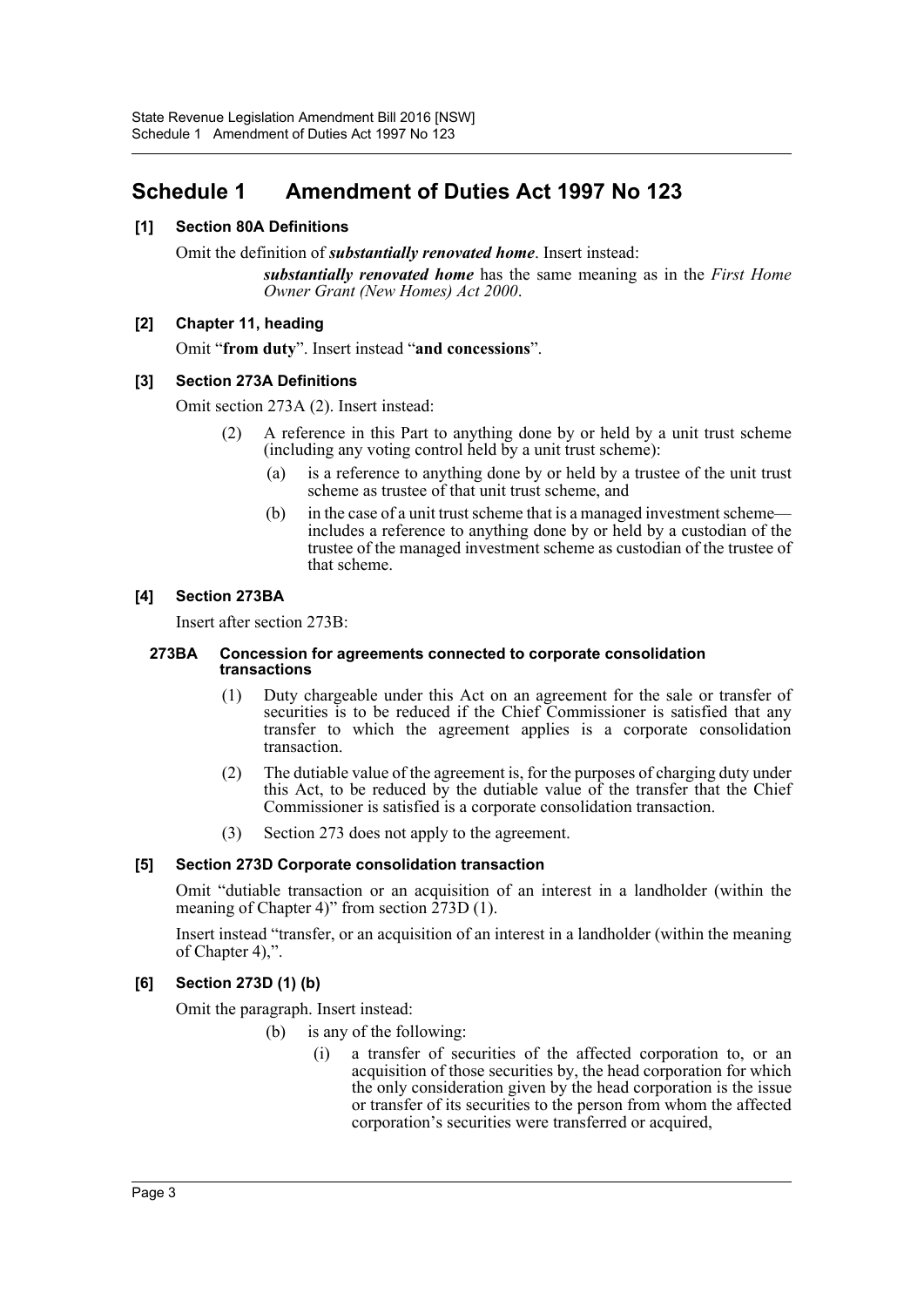(ii) a transfer of securities of the head corporation to, or an acquisition of those securities by, a holder of securities of the affected corporation.

## **[7] Section 273D (2) and (3)**

Omit "dutiable transaction or an acquisition of an interest in a landholder" wherever occurring.

Insert instead "transfer, or an acquisition of an interest in a landholder,".

### **[8] Section 273D (2)**

Omit "the transaction or acquisition". Insert instead "the transfer or acquisition".

### **[9] Section 273E Meaning of "corporate group"**

Omit section 273E (5). Insert instead:

- (5) A transaction between:
	- (a) the trustee of a corporation that is a unit trust scheme, acting as trustee of the scheme, and
	- (b) another corporation that is a member of the same corporate group as the unit trust scheme (including, if that other corporation is a unit trust scheme, a trustee acting as trustee of that scheme),

is taken, for the purposes of a corporate reconstruction transaction, to be a transaction between the corporations as members of the same group.

(5A) A reference in subsection (5) to a trustee includes, in the case of a trustee of a unit trust scheme that is a managed investment scheme, a reference to a custodian of the trustee of the scheme acting as custodian of the trustee of that scheme.

#### **Explanatory note**

Item [1] of the proposed amendments to the *Duties Act 1997* makes an amendment that is consequential on item [1] of the proposed amendments to the *First Home Owner Grant (New Homes) Act 2000* in Schedule 2.

Part 1 of Chapter 11 of the *Duties Act 1997* provides for exemptions from duty for corporate reconstruction transactions and corporate consolidation transactions, including transactions involving unit trust schemes. References in the Part to anything done by or held by a unit trust scheme are references to anything done by or held by a trustee of the unit trust scheme as trustee. Items [3] and [9] extend those references, in the case of a unit trust scheme that is a managed investment scheme, to ensure that they include a custodian of the trustee of the managed investment scheme.

Item [4] provides for a new duty concession on an agreement for the sale or transfer of securities if the Chief Commissioner of State Revenue is satisfied that any transfer to which the agreement applies is a corporate consolidation transaction. Item [2] makes a consequential amendment. Items [5]–[8] make amendments in the nature of statute law revision.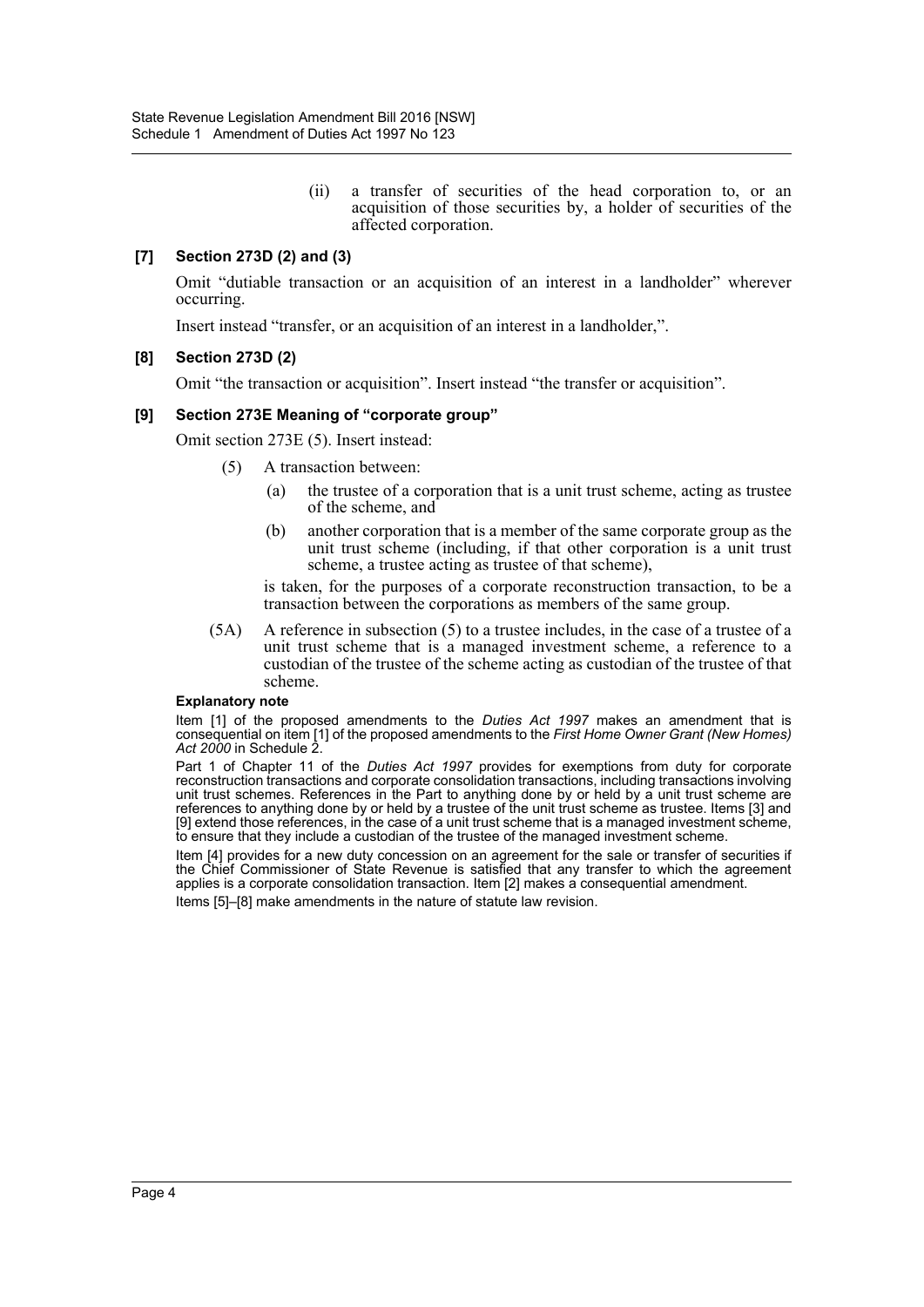## <span id="page-5-0"></span>**Schedule 2 Amendment of First Home Owner Grant (New Homes) Act 2000 No 21**

## **[1] Section 4A New homes**

Omit section 4A (2) and (3). Insert instead:

- (2) A *substantially renovated home* is a home that:
	- (a) has been created through renovations in which all, or substantially all, of a building is removed or replaced (whether or not the renovations involve the removal or replacement of foundations, external walls, interior supporting walls, floors or staircases), and
	- (b) as renovated, has not been previously occupied or sold as a place of residence.
- (3) A home is a *home built to replace demolished premises* if:
	- (a) the home has been built to replace demolished premises on the same land, and
	- (b) the home, as built to replace the demolished premises, has not been previously occupied or sold as a place of residence, and
	- (c) the owner of the home did not occupy the demolished premises as a place of residence before they were demolished.

## **[2] Schedule 1 Savings, transitional and other provisions**

Insert after Part 12:

## **Part 13 Provisions consequent on enactment of State Revenue Legislation Amendment Act 2016**

## **21 Application of amendment**

- (1) The amendment to section 4A made by the *State Revenue Legislation Amendment Act 2016* extends to an application for a first home owner grant made before the commencement of that amendment that, immediately before that commencement, had not been finally determined.
- (2) For the purposes of this clause, an application is not finally determined if:
	- (a) any period for bringing an appeal as of right against a decision in respect of the application has not expired (ignoring any period that may be available by way of extension of time to appeal), or
	- (b) any appeal against the decision is pending (whether or not it is an appeal brought as of right).
- (3) In this clause, a reference to an appeal includes a reference to an administrative review by the Civil and Administrative Tribunal under the *Administrative Decisions Review Act 1997*.

#### **Explanatory note**

The first home owner grant scheme under the *First Home Owner Grant (New Homes) Act 2000* applies in relation to new homes, including substantially renovated homes and homes built to replace demolished premises. Item [1] of the proposed amendments to that Act replaces the definitions of *substantially renovated home* and *home built to replace demolished premises*, removing the current requirement for the sale of the home to be a taxable supply under the *A New Tax System (Goods and Services Tax) Act 1999* of the Commonwealth. Item [1] of the proposed amendments to the *Duties Act 1997* in Schedule 1 makes a consequential amendment to that Act.

Item [2] makes an amendment of a transitional nature consequent on the enactment of the amendment proposed to be made by item [1].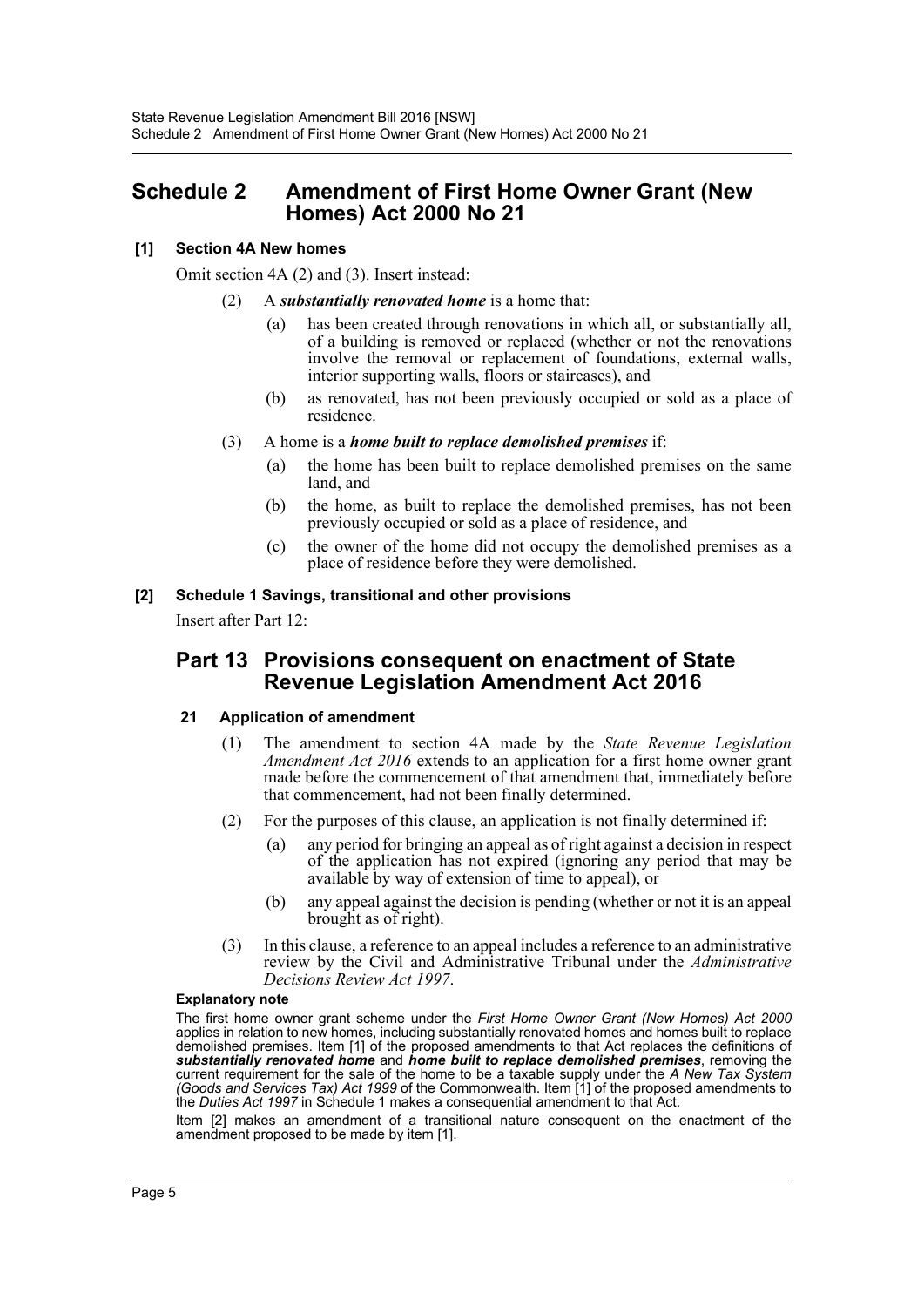## <span id="page-6-0"></span>**Schedule 3 Amendment of Land Tax Management Act 1956 No 26**

## **[1] Schedule 1A Principal place of residence exemption**

Omit clause 6 (3) (b). Insert instead:

(b) if, after the person became owner and before the building or other works physically commence, the land is used and occupied for residential purposes by another person—4 tax years immediately following the tax year in which the other person ceases to use and occupy the land for those purposes.

## **[2] Schedule 1A, clause 6 (4)**

Insert after clause 6 (3):

- (4) Without limiting subclause (3) (a):
	- (a) this clause does not apply in respect of the assessment of a person's ownership of land in a period referred to in subclause (3) (b) unless the Chief Commissioner is satisfied that, by the end of the first of the 4 tax years concerned:
		- (i) the building or other works will be, or have been, physically commenced, or
		- (ii) significant steps will be, or have been, taken to enable those works to physically commence, and
	- (b) if the building or other works are not physically commenced by the end of that tax year (or the Chief Commissioner is not satisfied that, by the end of that tax year, significant steps have been taken to enable those works to physically commence):
		- (i) the principal place of residence exemption applying by operation of this clause to the land is taken not to have applied to the land in respect of that tax year (unless subclause  $(3)$  (a) applied to the assessment in that tax year), and
		- (ii) land tax liability is to be assessed or reassessed accordingly.

## **[3] Schedule 1A, clause 6 (6A)**

Insert after clause 6 (6):

(6A) For the purposes of section 9 (3) (c) of the *Taxation Administration Act 1996*, any reassessment under this clause is authorised to be made more than 5 years after the initial assessment.

## **[4] Schedule 2 Savings and transitional provisions**

Insert after Part 28:

## **Part 29 Provisions consequent on enactment of State Revenue Legislation Amendment Act 2016**

## **59 General application of amendments**

The amendments made to this Act by the *State Revenue Legislation Amendment Act 2016* apply to the assessment of land tax liability in respect of the 2017 land tax year and subsequent land tax years.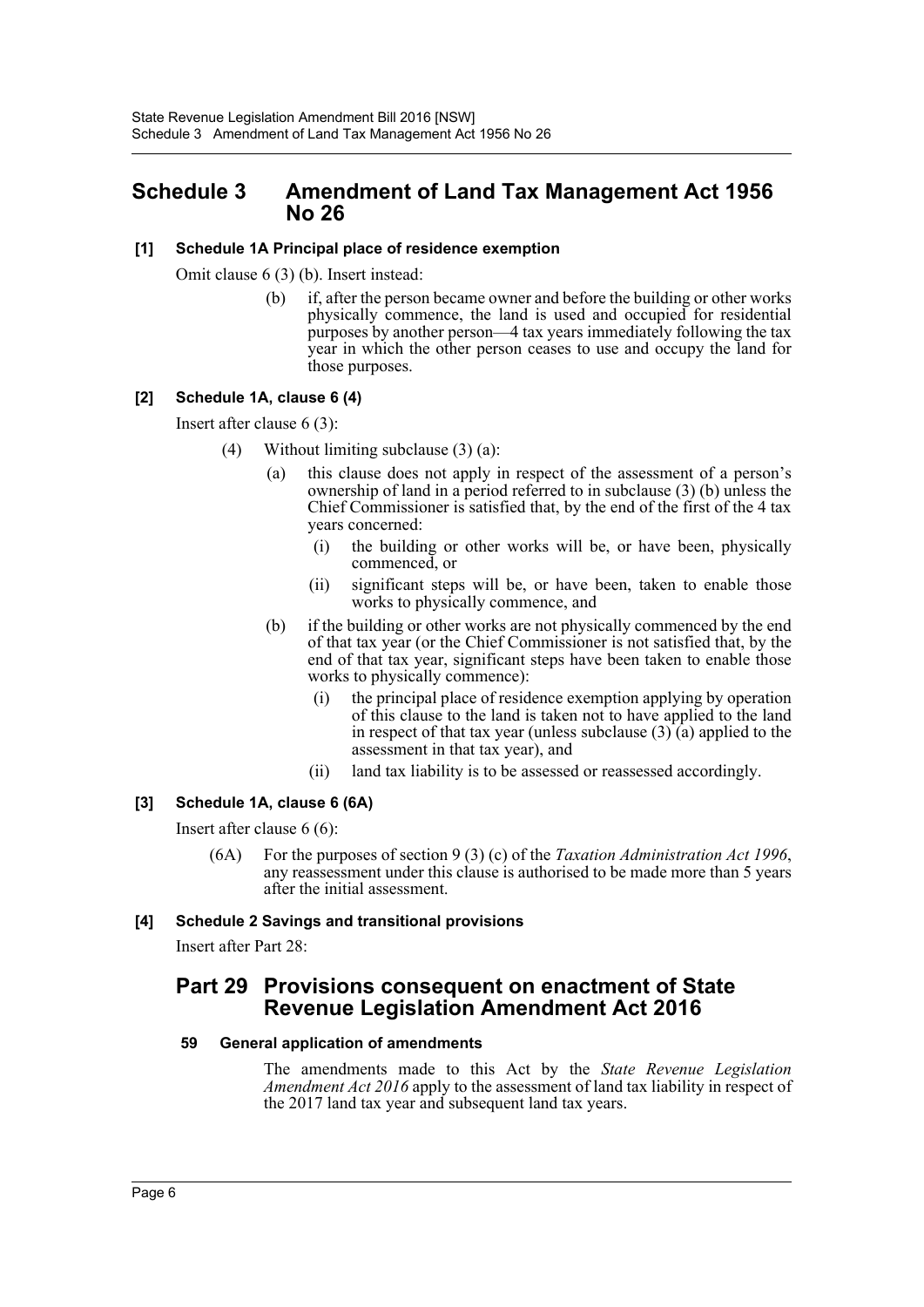#### **Explanatory note**

Clause 6 of Schedule 1A to the *Land Tax Management Act 1956* (*the LTM Act*) enables the owner of unoccupied land to claim the land as his or her principal place of residence (*PPR*), for the purposes of the PPR exemption, if the owner intends to use and occupy the land as his or her PPR and intends to carry out, or is carrying out, building or other works necessary to facilitate that use and occupation. The period during which unoccupied land may be assessed as a PPR under clause 6 is limited to:

(a) 4 tax years immediately following the year in which the owner became owner of the land, or

(b) if the land is used and occupied for residential purposes by a person other than the owner (for example, a tenant) at any time after the owner became the owner—4 tax years immediately following the tax year in which the works are physically commenced on the land.

Item [1] of the proposed amendments to the LTM Act changes the period applying if the land is used and occupied by a person other than the owner to a period of 4 tax years immediately following the tax year in which the person ceases to use and occupy the land for residential purposes.

Item [2] ensures that, if the land is used and occupied by a person other than the owner after the owner became the owner, the owner is only entitled to claim the unoccupied land as his or her PPR if the Chief Commissioner of State Revenue is satisfied that, by the end of the first of the 4 tax years concerned, the works will be, or have been, physically commenced (or significant steps will be, or have been, taken to enable those works to physically commence).

Item [2] also ensures that, if the works have not physically commenced by the end of that first tax year (or the Chief Commissioner is not satisfied that, by the end of that first tax year, significant steps enabling the works to physically commence have been taken), the PPR exemption can be taken not to have applied. Land tax liability is to be assessed or reassessed accordingly.

Item [3] authorises any reassessment under clause 6 of Schedule 1A to the LTM Act to be made more than 5 years after the initial assessment of liability to pay land tax. Generally, the *Taxation Administration Act 1996* prevents the Chief Commissioner from making a reassessment of a tax liability more than 5 years after the initial assessment of the liability. Item [3] will particularly assist in ensuring land tax is recovered in the case of a PPR exemption that is revoked under clause 6 (5) of Schedule 1A to the LTM Act. Clause 6 (5) revokes any PPR exemption applying because a person has claimed unoccupied land as his or her PPR if the person fails to actually use and occupy the land as his or her PPR by the end of the applicable 4 tax years (and to continue to do so for a period of at least 6 months).

Item [4] makes an amendment of a transitional nature consequent on the enactment of the other amendments proposed to be made by Schedule 3.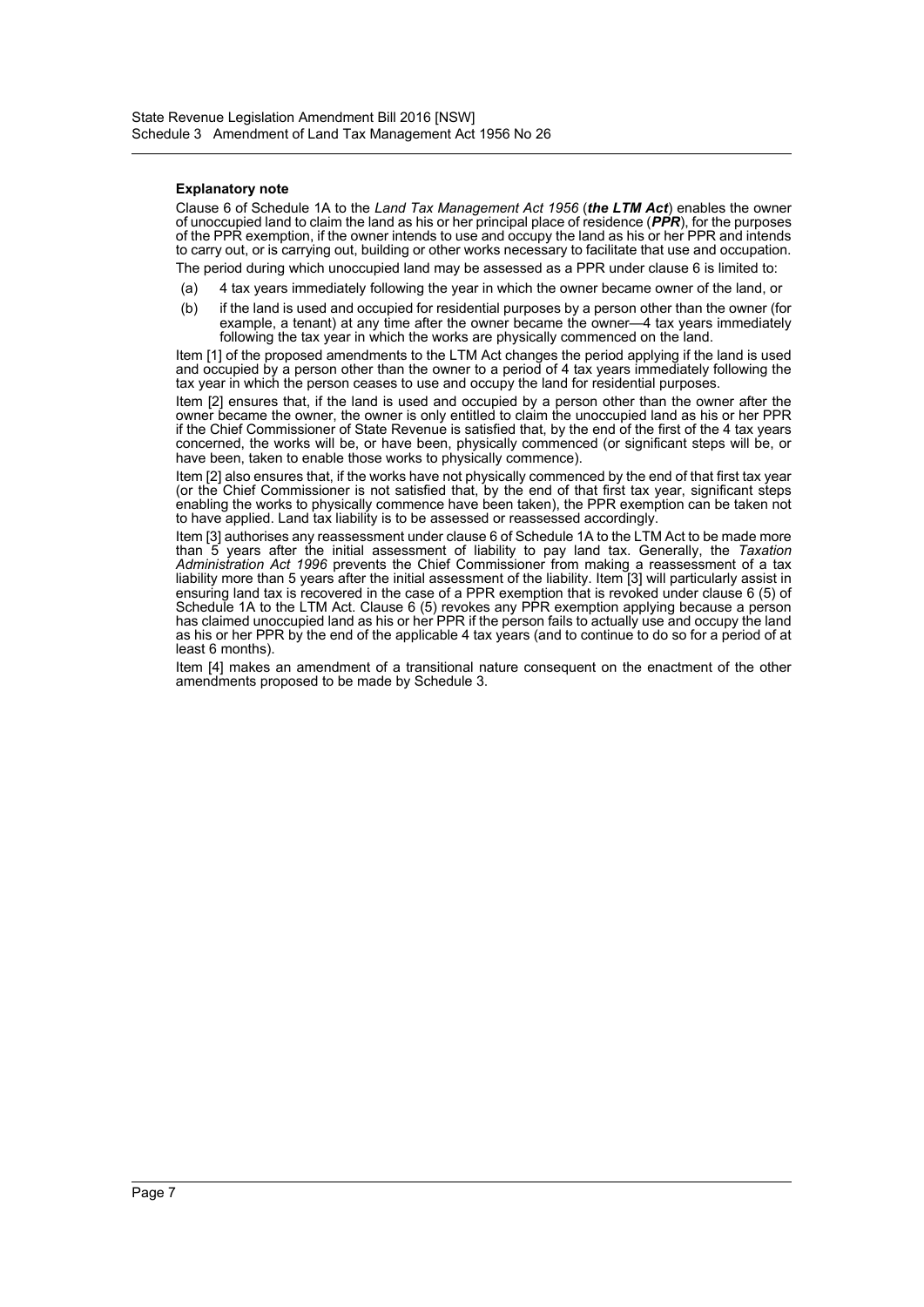## <span id="page-8-0"></span>**Schedule 4 Amendment of Payroll Tax Act 2007 No 21**

## **[1] Section 59 Local government business entities**

Omit section 59 (1) (a). Insert instead:

(a) by a wholly-owned subsidiary of a council or of 2 or more councils, and

## **[2] Section 59 (1) (b) and (2)**

Insert "or councils" after "the council" wherever occurring.

## **[3] Section 59 (3) and (4)**

Insert after section 59 (2):

(3) In this section:

*council* has the same meaning as in the *Local Government Act 1993*. *wholly-owned subsidiary* has the same meaning as in the *Corporations Act 2001* of the Commonwealth.

(4) In this section, a reference to a wholly-owned subsidiary of 2 or more councils is a reference to a body corporate that, if the councils were a single council, would be a wholly-owned subsidiary of the single council.

## **[4] Schedule 2 NSW specific provisions**

Omit "Director-General of the Department of Education and Training" wherever occurring in clauses  $5(5)(c)$  and  $6(1)(a)$  and  $(b)$ .

Insert instead "Secretary of the Department of Education".

## **[5] Schedule 2, clause 9**

Omit "staff employed under Chapter 1A of the *Public Sector Employment and Management Act 2002* in the Government Service to enable the Home Care Service to exercise its functions".

Insert instead "members of staff of the Home Care Service".

## **[6] Schedule 2, clause 10**

Omit "Director-General of the Department of Health". Insert instead "Health Secretary".

## **[7] Schedule 2, clause 10 (2)**

Insert at the end of clause 10:

(2) In this clause:

*Health Secretary* has the same meaning as in the *Health Services Act 1997*.

## **[8] Schedule 2, clause 14**

Omit the clause. Insert instead:

## **14 Application of Act to certain Public Service agencies**

- (1) This clause applies in relation to any Public Service agency in which staff are employed under Part 4 of the *Government Sector Employment Act 2013* to enable a statutory body to exercise its functions.
- (2) For the purposes of this Act, each Public Service agency to which this clause applies is taken to be a separate employer with respect to the matters specified in subclause (3). If the agency concerned comprises separate parts each of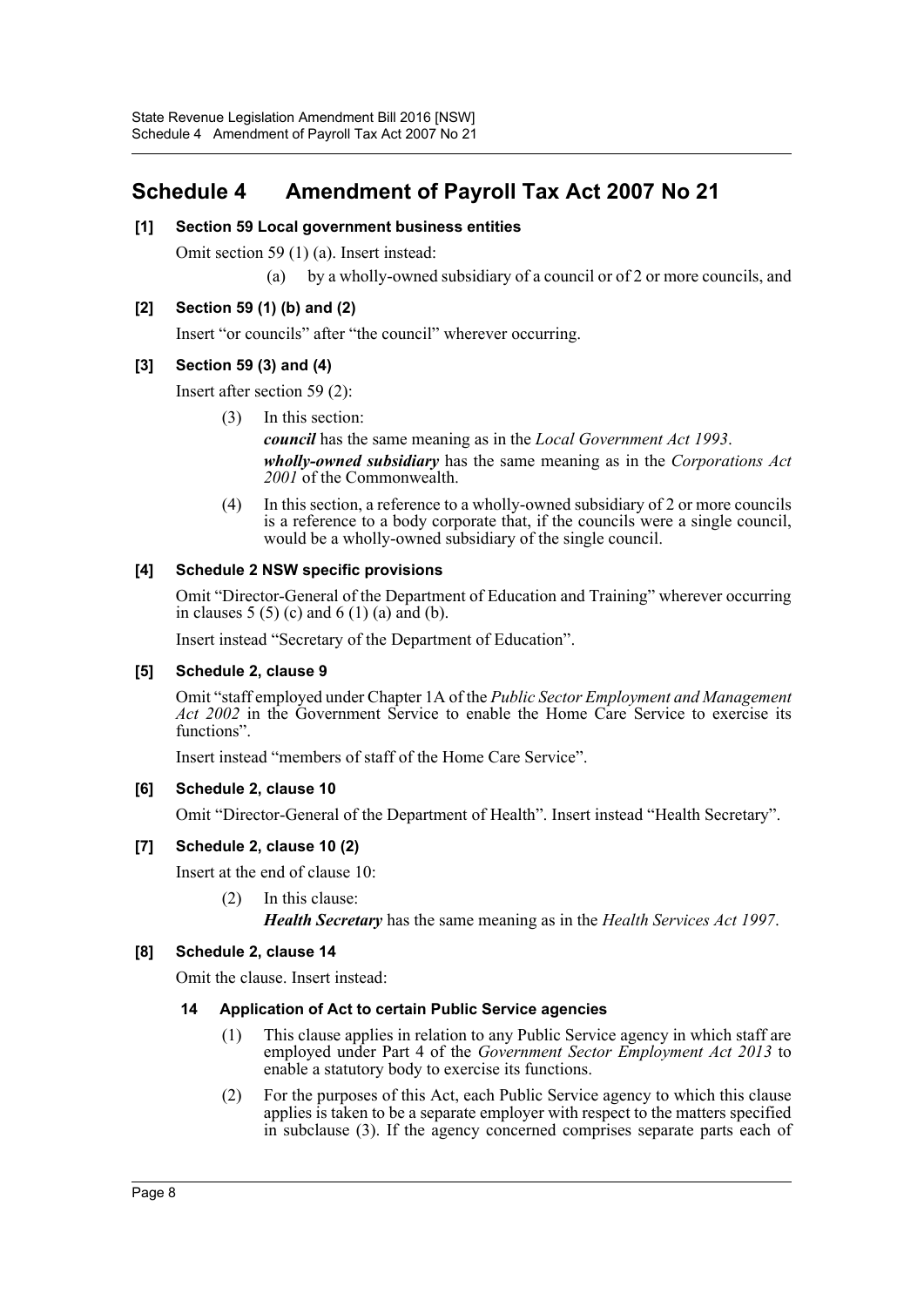which is assigned to a different statutory body, each such part of the agency is taken to be a separate employer with respect to the matters specified in subclause (3) in so far as they relate to that part.

- (3) The matters that are specified for the purposes of subclause (2) are as follows:
	- (a) the wages paid or payable to the staff of the agency or part of the agency,
	- (b) any fees or other remuneration paid or payable to the members of the board or other governing body of the statutory body to which the staff of the agency (or part of the agency) are assigned,
	- (c) any amount paid or payable under a relevant contract (within the meaning of Division 7 of Part 3 of this Act) entered into by the statutory body concerned.
- (4) In this clause:

*Public Service agency* has the same meaning as in the *Government Sector Employment Act 2013*.

#### **Explanatory note**

Section 59 of the *Payroll Tax Act 2007* exempts a wholly-owned subsidiary of a local council from liability to pay payroll tax on wages that are paid or payable to a person for an activity conducted for the council. Items [1]–[3] of the proposed amendments to that Act extend that exemption to a body corporate wholly owned by 2 or more local councils if the wages are paid or payable to a person for an activity conducted for those councils.

Items [4]–[8] make amendments in the nature of statute law revision that are consequent on the enactment of the *Government Sector Employment Act 2013*.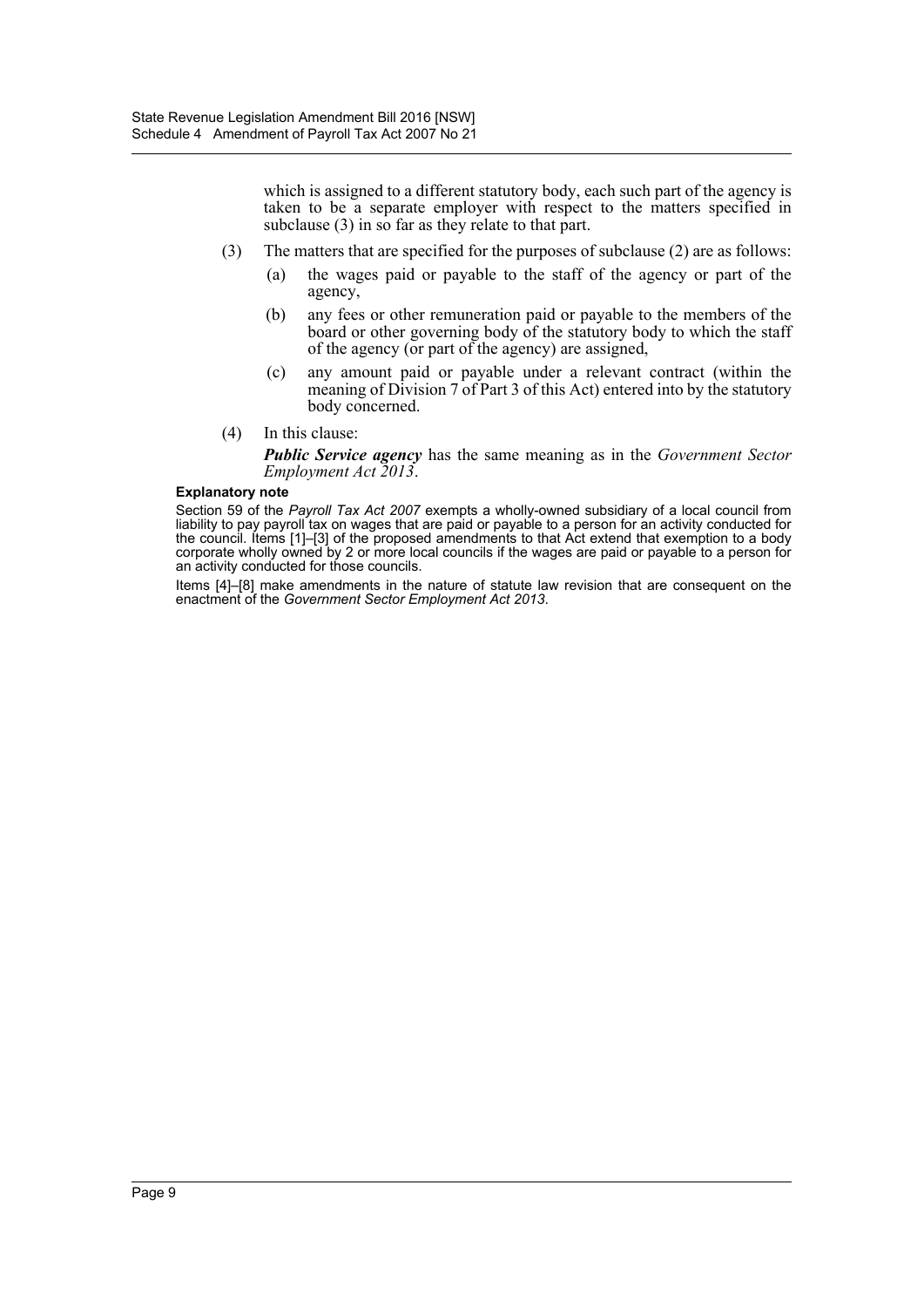## <span id="page-10-0"></span>**Schedule 5 Amendment of Taxation Administration Act 1996 No 97**

## **[1] Section 105 Payment of interest**

Insert at the end of the section:

- (2) The requirement under this section to pay interest on an amount refunded to the taxpayer extends, subject to section 19, to an amount of land tax or payroll tax paid by and refunded to any other member of a group to which the taxpayer belongs if:
	- (a) (as a consequence of the objection of the taxpayer being allowed in whole or in part or the review being successful) the Chief Commissioner makes a reassessment of the amount of land tax or payroll tax the other member of the group is liable to pay, and
	- (b) the reassessment shows that the other member of the group is entitled to the refund.
- (3) In this section:

*group* has the same meaning as in:

- (a) section 29 (7) of the *Land Tax Management Act 1956*, in the case of land tax, or
- (b) the *Payroll Tax Act 2007*, in the case of payroll tax.

*land tax* has the same meaning as in the *Land Tax Management Act 1956*. *payroll tax* has the same meaning as in the *Payroll Tax Act 2007*.

## **[2] Schedule 1 Savings, transitional and other provisions**

Insert after Part 13:

## **Part 14 Provisions arising from enactment of State Revenue Legislation Amendment Act 2016**

## **43 Requirement to pay interest on refund to member of group**

Section 105 (2) and (3), as inserted by the *State Revenue Legislation Amendment Act 2016*, extend to an amount of land tax or payroll tax paid by a taxpayer before the commencement of those provisions (but do not apply in relation to a reassessment that is made before the commencement of those provisions of the amount of land tax or payroll tax the taxpayer is liable to pay).

#### **Explanatory note**

The *Taxation Administration Act 1996* requires the Chief Commissioner of State Revenue to pay interest on an amount refunded to a taxpayer following a successful objection or review. Item [1] of the proposed amendments to that Act extends that requirement to any other member of a group to which the taxpayer belongs under the *Land Tax Management Act 1956* or the *Payroll Tax Act 2007* if, as a result of that successful objection or review, the Chief Commissioner makes a reassessment to refund land tax or payroll tax to the other member of the group.

Item [2] makes an amendment of a savings and transitional nature consequent on the enactment of the amendment proposed to be made by item [1].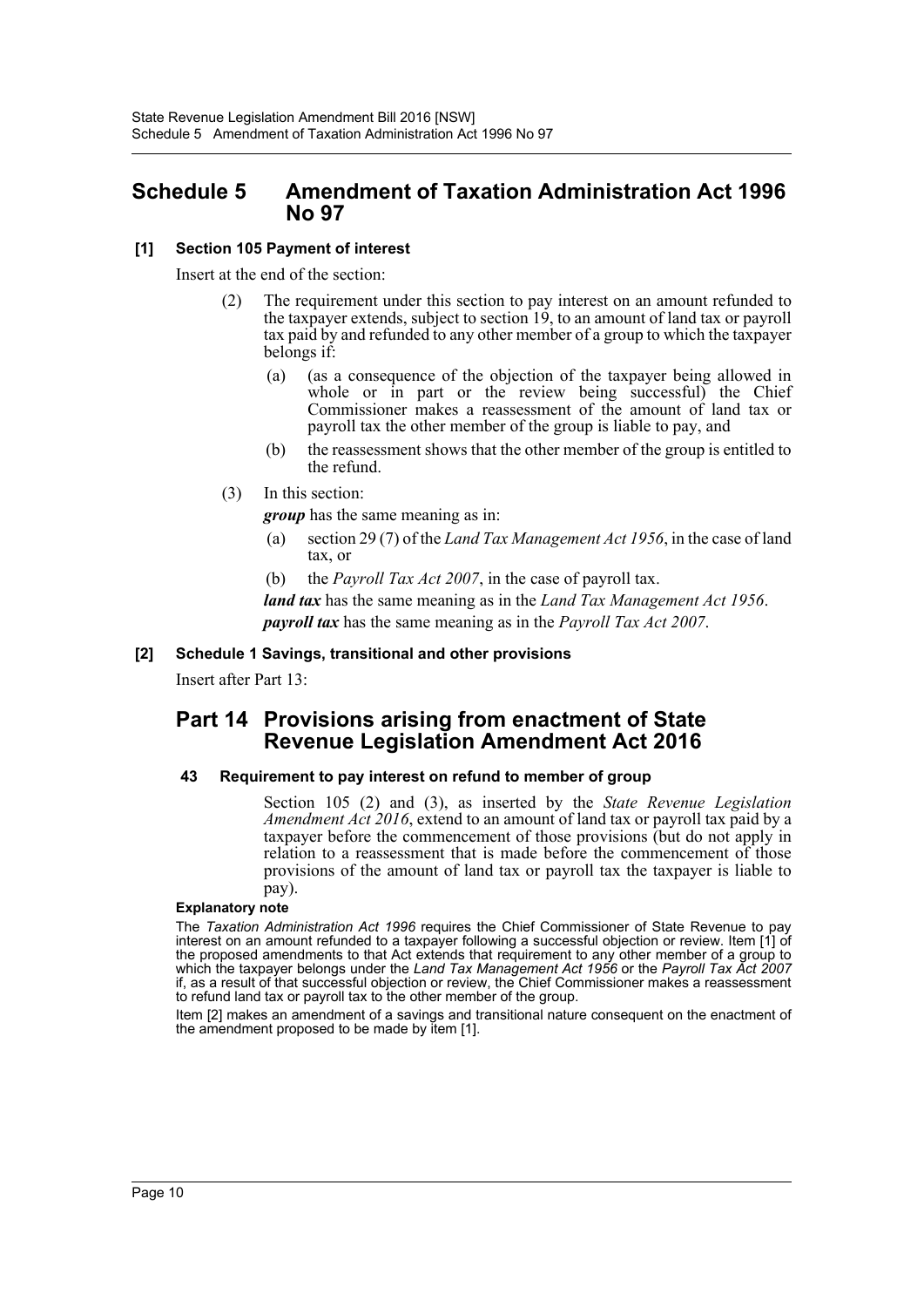## <span id="page-11-0"></span>**Schedule 6 Amendment of Unclaimed Money Act 1995 No 75**

## **[1] Section 3 Definitions**

Omit ", 13B or 13BA" from the definition of *return*. Insert instead "or 13B".

## **[2] Section 10 Return and payment of unclaimed money to Chief Commissioner**

Insert after section 10 (1A):

(1AA) An enterprise may include, in any return that it is required to lodge under this section, particulars of money that is not unclaimed money because it does not exceed  $$100$  and section 9(3) (c) applies to it. In any such case, the money is to be treated as unclaimed money for the purposes of this Part (other than subsections (1) and (1A) and section 12 (1)) and Parts 4 and 5.

## **[3] Section 12 Publication of information relating to unclaimed money**

Omit section 12 (1A) (a). Insert instead:

- (a) the existence of each sum of unclaimed money that:
	- does not exceed \$100 and is specified in a return under section 10 (1AA) and paid to the Chief Commissioner, or
	- (ii) is paid to the Treasurer under section 14 of the *Legal Profession Uniform Law Application Act 2014* or section 26 of the *Trustee Companies Act 1964* (which relate to unclaimed money),

## **[4] Section 18 Time for application**

Insert at the end of the section:

(2) The Chief Commissioner may permit an application in accordance with section 17 to be lodged after the owner's right to the money has been extinguished.

## **[5] Section 26A Recovery of money wrongly paid**

Omit "*Limitation Act 1969*.)" from section 26A (1). Insert instead "*Limitation Act 1969*).".

## **[6] Schedule 2 Savings, transitional and other provisions**

Insert after Part 9:

## **Part 10 Provisions consequent on enactment of State Revenue Legislation Amendment Act 2016**

## **18 Time for application**

Section 18 (2), as inserted by the *State Revenue Legislation Amendment Act 2016*, extends to money paid to the Chief Commissioner before the commencement of that provision.

## **Explanatory note**

The *Unclaimed Money Act 1995* (*the Act*) requires enterprises holding unclaimed money on 30 June of each year to lodge a return relating to that money with the Chief Commissioner of State Revenue. Item [2] of the proposed amendments to the Act enables an enterprise to voluntarily report, in any such return, amounts that are not unclaimed money for the purposes of the Act because they are \$100 or less. Item [2] also ensures that, if an enterprise chooses to report any such amount in a return, the amount must be paid to the Chief Commissioner for payment into the Consolidated Fund and that other provisions applying to unclaimed money under the Act apply to the amount (including record-keeping requirements and provisions allowing owners to recover unclaimed money that has been paid to the Chief Commissioner). Item [3] makes a consequential amendment.